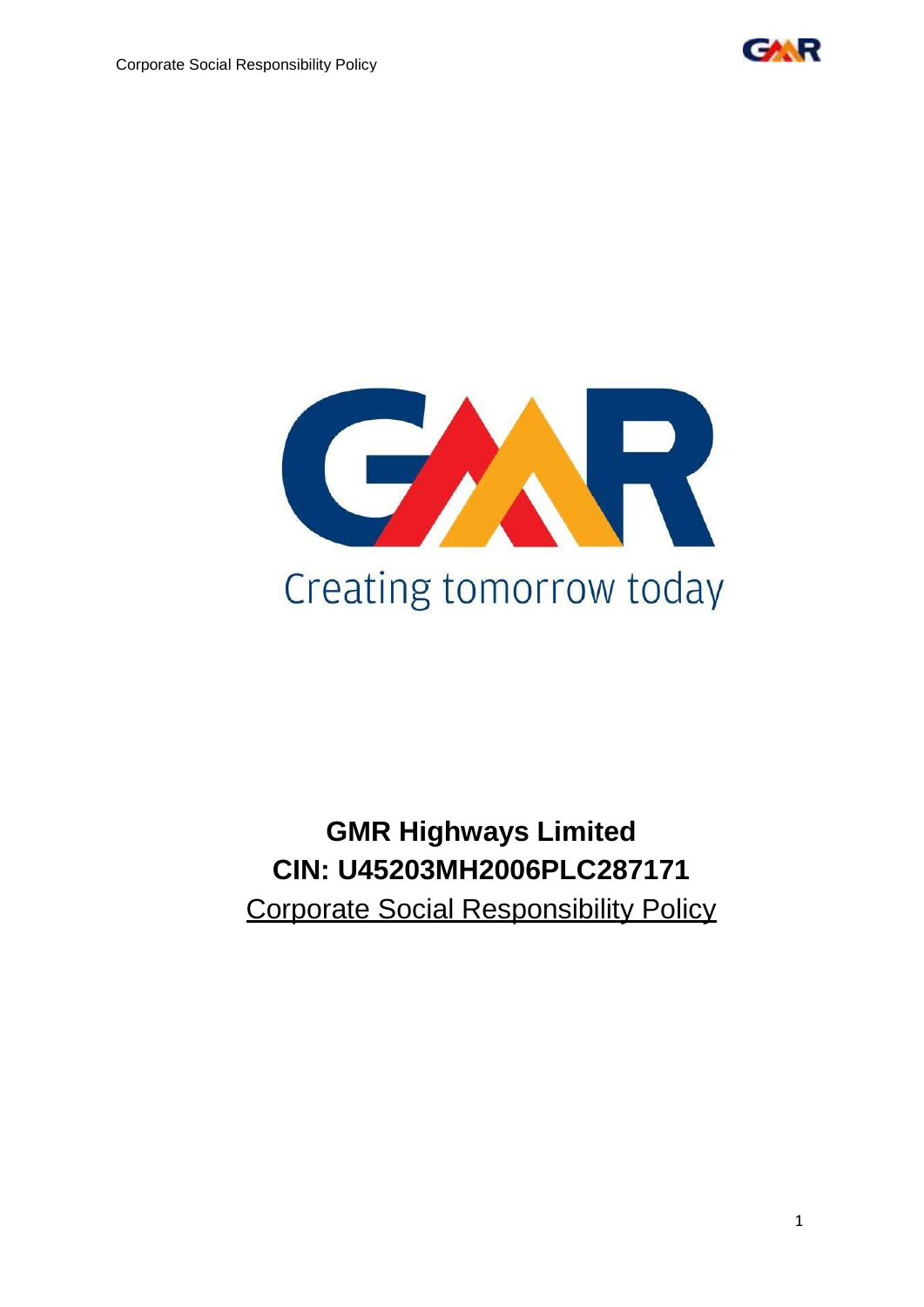## **Corporate Social Responsibility (CSR) Policy of GMR Highways Limited (GHWL)**

#### **PREAMBLE**

The Ministry of Corporate Affairs has enacted the Companies Act, 2013 replacing the old law, the Companies Act, 1956, regulating the Companies in India.

As per Section 135 of the Companies Act, 2013 (Act) read with the Companies (Corporate Social Responsibility) Rules, 2014 (CSR Rules), every Company having net worth of Rs. 500 Crore or more or turnover of Rs. 1,000 Crore or more or a Net Profit of Rs. 5 Crore or more during the immediately preceding Financial Year shall constitute a Corporate Social Responsibility Committee of the Board and shall continue to have such Committee till the time company requires to have such Committee under Section 135 of the Act read with CSR Rules or as may be decided by the Board.

Further, in view of the amendments notified by the Companies Amendment Act, 2020 effective from January 22, 2021, Section 135 (9) of the Companies Act, 2013 states that where the amount to be spent by a company under sub-section (5) does not exceed fifty lakh rupees, the requirement under sub-section (1) for constitution of the Corporate Social Responsibility Committee shall not be applicable and the functions of such Committee provided under this section shall, in such cases, be discharged by the Board of Directors of such company

The Section also requires to formulate a CSR Policy, which shall indicate the activities to be undertaken by the Companies as specified in Schedule VII of the Companies Act, 2013 and requires that the Board of Directors shall ensure that the company spends, in every financial year, at least 2% of the average net profits of the Company made during the three immediately preceding financial years, in pursuance of its Corporate Social Responsibility Policy.

The key thrust areas are (i) Education; (ii) Health, Hygiene & Sanitation; (iii) Empowerment, Livelihoods and Community Development. Implementation of various activities under these three verticals will be either directly by Company or with the professional support of M/s GMR Varalakshmi Foundation **(Implementing Agency)** from planning to execution.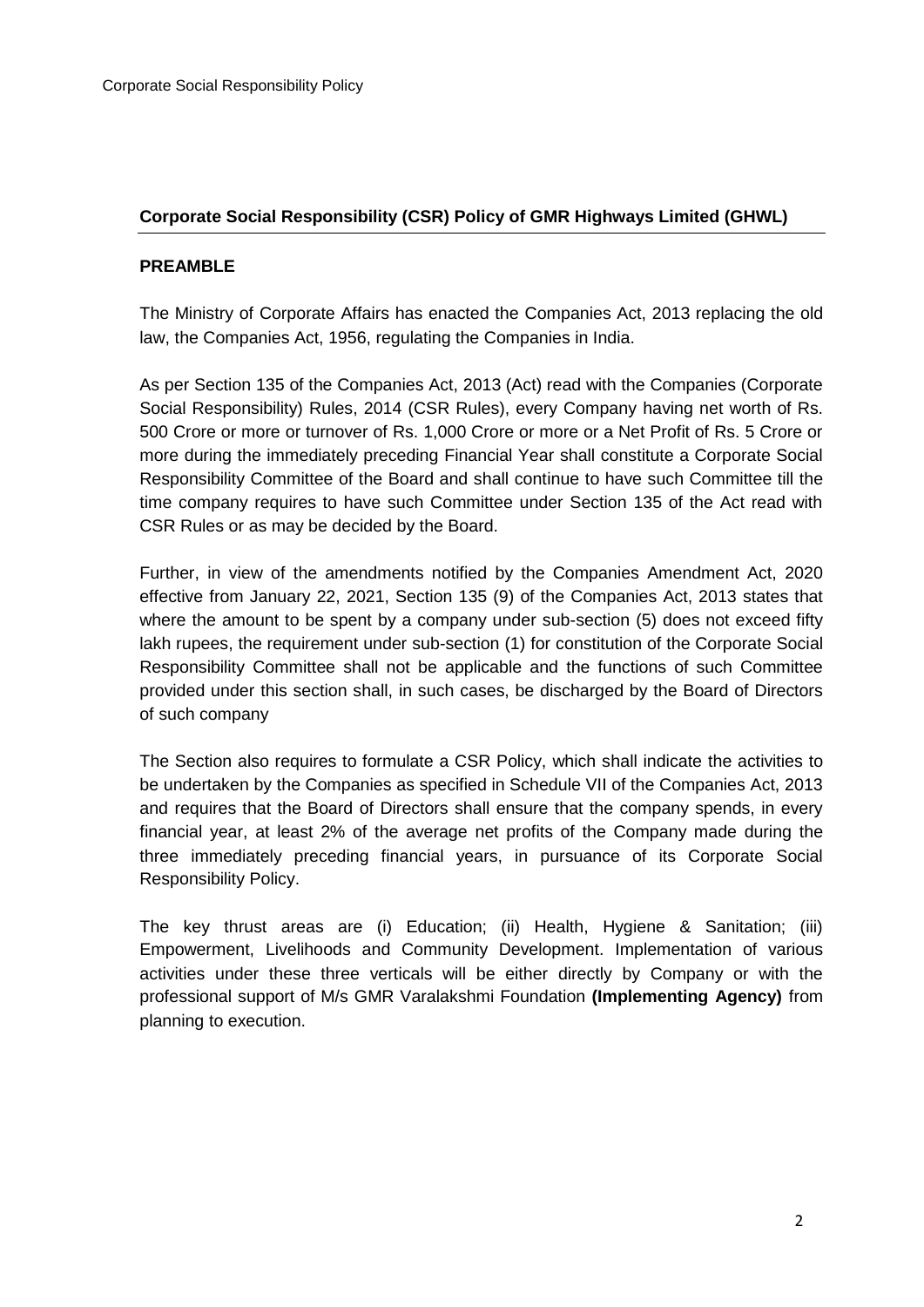In the above background and as mandated by provisions of the Companies Act, 2013, the following is the CSR Policy of the Company.

## **Corporate Social Responsibility (CSR) Policy**

The Company, forming part of GMR Group has adopted the CSR Policy of GMR Group. GMR Group (the Group) recognizes that its business activities have wide impact on the societies in which it operates and therefore an effective practice is required giving due consideration to the interests of its stakeholders including shareholders, customers, employees, suppliers, business partners, local communities and other organizations.

The Company is driven by Group's vision to make a difference, specifically to society by contributing to the economic development of the country and improving the quality of life of the local communities. Towards this vision, the Group including the Company, through GMR Varalakshmi Foundation (GMRVF), partners with the communities around the businesses to drive various initiatives in the areas of (i) Education, (ii) Health, Hygiene and Sanitation, (iii) Empowerment, Livelihood and Community Development.

# **Guiding Principles for selection & Implementation of projects / programs under CSR Policy:**

The Company will carry out its CSR activities on its own or contribute funds to GMRVF or any other eligible implementing agency, to carry on activities / multiyear projects or programs as indicated below. While the geographic focus of the CSR activities can be in and around the business operational area, the company can support activities in any part of India, as per the Annual Action Plan, approved by the CSR Committee and the Board**.**

# i) **Education:**

 $\Box$  Support for promotion of education of all kinds (school education, technical, higher, vocational and adult education), to all ages and in various forms, with a focus on vulnerable and under-privileged;

 $\Box$  Education for girl child and the underprivileged by providing appropriate infrastructure and groom them as future citizens and contributing members of society;

## ii) **Health, Hygiene and Sanitation:**

 $\Box$  Ambulance services, mobile medical units, health awareness programs and camps, medical check-ups, HIV/AIDS awareness initiatives, health care facilities and services, sanitation facilities;

 $\Box$  Eradicating hunger, poverty and malnutrition, promotion of health care including preventive health care and sanitation including contribution to the Swach Bharat Kosh set-up by the Central Government for the promotion of sanitation, and making available safe drinking water;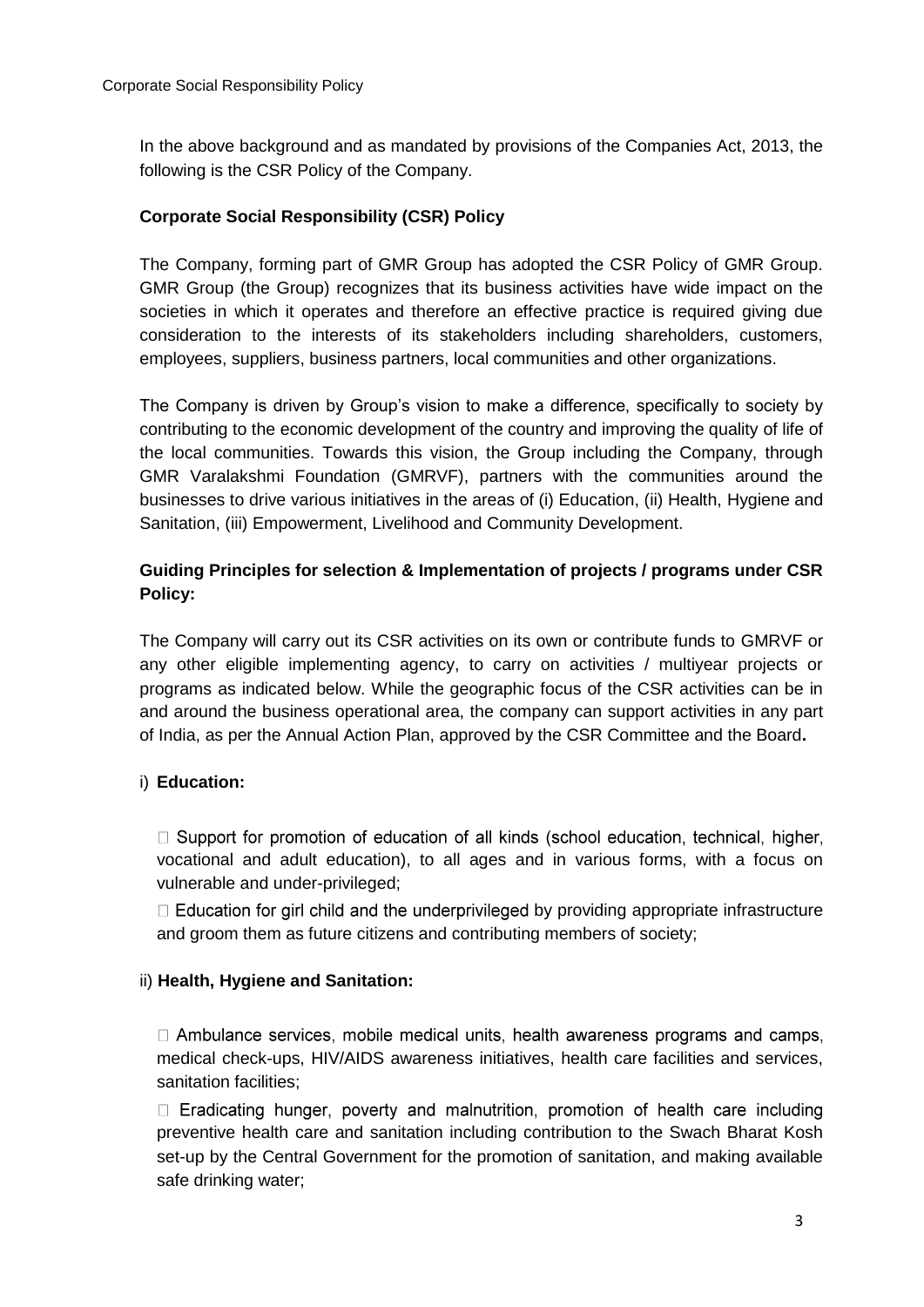□ Reducing child mortality and improving maternal health

## iii) **Empowerment & Livelihoods and Community Development:**

 $\Box$  Employment enhancing vocational skills training, marketing support and other initiatives for youth, women, elderly, rural population and the differently abled, and livelihood enhancement projects;

□ promoting gender equality, empowering women, working for senior citizens and measures for reducing inequalities faced by socially and economically backward groups;

□ Assist in skill development by providing direction and technical expertise for empowerment

## iv) **Community Development**

 $\Box$  Encouraging youth and children to form clubs and participate in community development activities such as like cleanliness drives, plantation drives, etc.;

## v) **Environmental sustainability:**

□ ensuring environmental sustainability, ecological balance, protection of flora and fauna, animal welfare, agroforestry, conservation of natural resources and maintaining quality of soil, air and water including contribution to the Clean Ganga Fund set-up by the Central Government for rejuvenation of river Ganga;

#### vi) **Heritage and Culture:**

 $\Box$  protection of national heritage, art and culture including restoration of buildings and sites of historical importance and works of art; setting up public libraries; promotion and development of traditional arts and handicrafts;

#### vii) **Benefit to Armed Forces:**

 $\Box$  measures for the benefit of armed forces veterans, war widows and their dependents, Central Armed Police Forces (CAPF) and Central Para Military Forces (CPMF) veterans, and their dependents including widows;

#### viii) **Sports:**

 $\Box$  training to promote rural sports, nationally recognized sports, Paralympic sports and Olympic sports;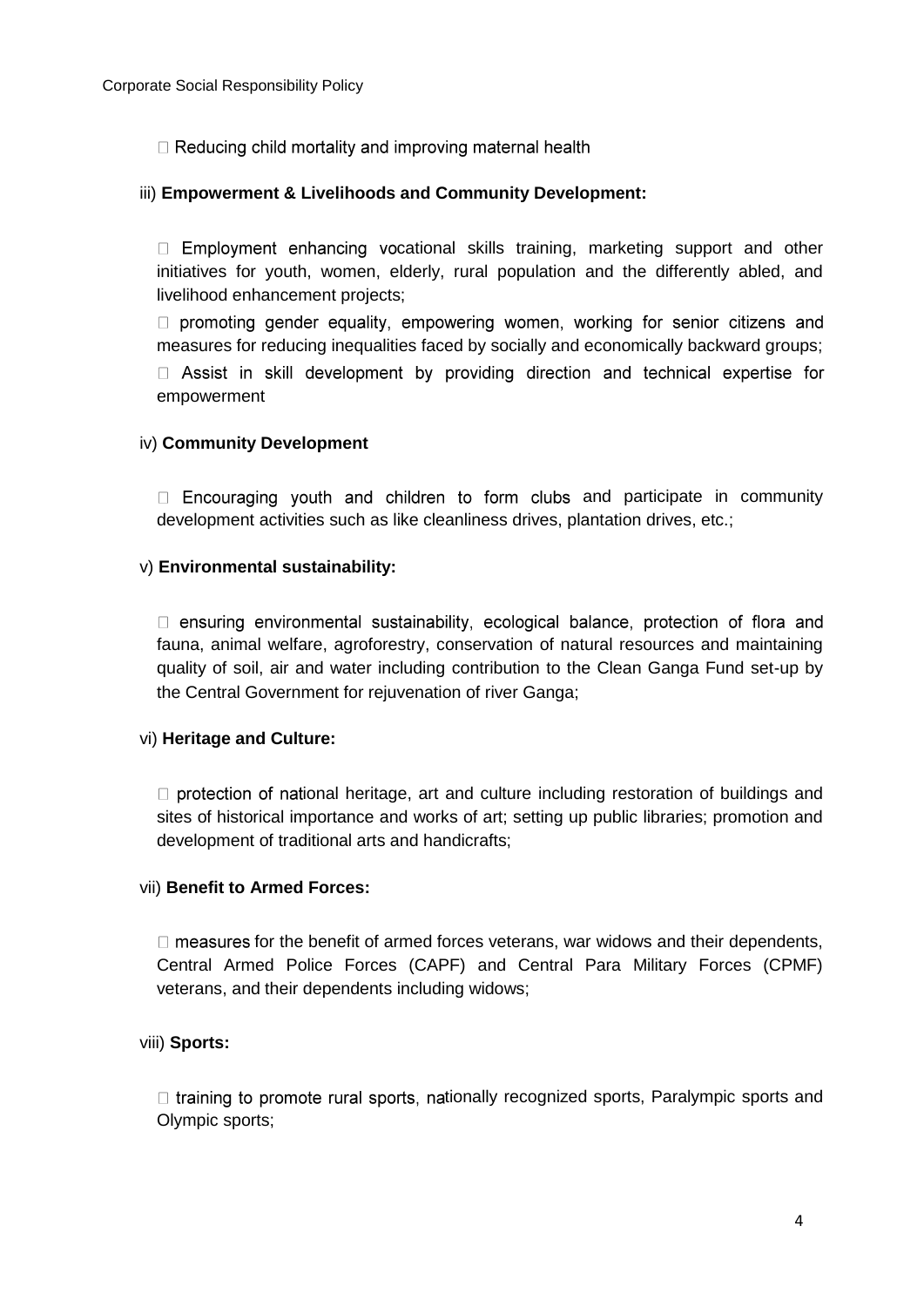## ix) **Contribution to Funds set up by Government:**

□ Contribution to the Prime Minister's National Relief Fund or Prime Minister's Citizen Assistance and Relief in Emergency Situations Fund (PM CARES Fund) or any other fund set up by the Central Government for socio-economic development and relief, and funds for the welfare of the Scheduled Castes, Scheduled Tribes, other backward classes, minorities and women;

## x) **Contribution towards Science and Technology:**

 $\Box$  Contribution to incubators or research and development projects in the field of science, technology, engineering and medicine, funded by the Central Government or State Government or Public Sector Undertaking or any agency of the Central Government or State Government;

 $\Box$  Contributions to public funded Universities; Indian Institute of Technology (IITs); National Laboratories and Autonomous Bodies established under Department of Atomic Energy (DAE); Department of Biotechnology (DBT); Department of Science and Technology (DST); Department of Pharmaceuticals; Ministry of Ayurveda, Yoga and Naturopathy, Unani, Siddha and Homoeopathy (AYUSH); Ministry of Electronics and Information Technology and other bodies, namely Defense Research and Development Organization (DRDO); Indian Council of Agricultural Research (ICAR); Indian Council of Medical Research (ICMR) and Council of Scientific and Industrial Research (CSIR), engaged in conducting research in science, technology, engineering and medicine aimed at promoting Sustainable Development Goals (SDGs).;

#### xi) **Rural Development:**

 $\Box$  rural development projects;

#### xii) **Slum Area Development:**

Explanation: 'Slum Area' shall mean any area declared as such by the Central Government or any State Government or any other competent authority under any law for the time being in force.

#### xiii) **Disaster management:**

 $\Box$  Disaster Management, including relief, rehabilitation and reconstruction activities.

xiv) such other activities included in Schedule VII of the Companies Act, 2013 as may be identified by Board/ CSR Committee, if any, from time to time, which are not expressly prohibited.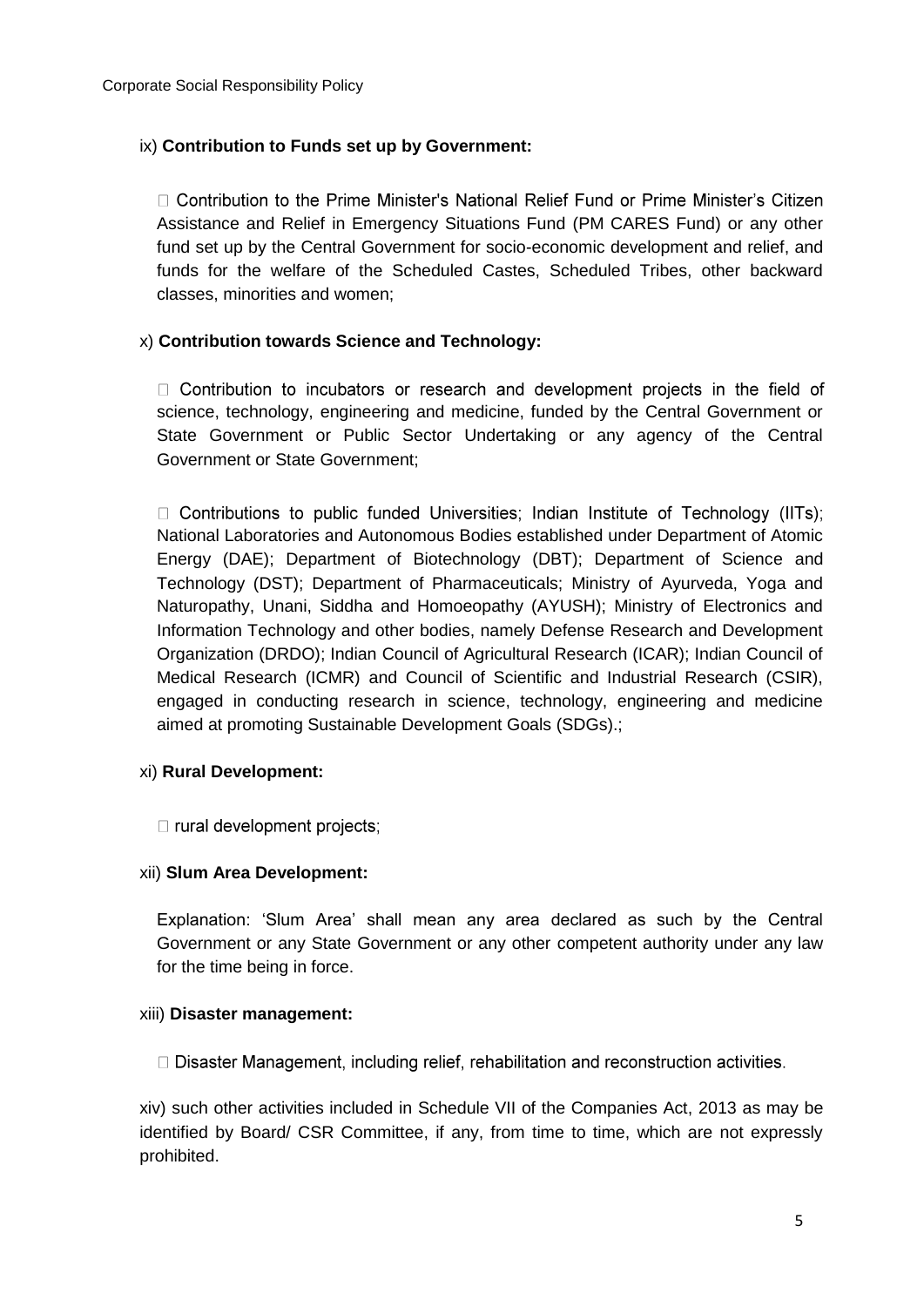It may be noted that the above activities are indicative and are activities that the company may at any point of time engages but all such activities may not be taken up by the Company during the year. While the activities undertaken in pursuance of the CSR policy must be relatable to Schedule VII of the Companies Act 2013, the entries in the said Schedule VII must be interpreted liberally so as to capture the essence of the subjects enumerated in the said Schedule. The items enlisted in the amended Schedule VII of the Act, are broad-based and are intended to cover a wide range of activities.

# **The expenditure incurred for the following activities shall not be treated as CSR activity by the Company:**

- i. Activities undertaken in pursuance of the normal course of business;
- ii. activities undertaken outside India (*except for training of Indian sports personnel representing any state or union territory at national level or India at international level*);
- iii. activities that benefit exclusively the employees of the company;
- iv. Contribution to political parties;
- v. Activities supported by the companies on sponsorship basis for deriving marketing benefits for its products or services;
- vi. Expenses incurred by companies for the fulfillment of any Act/ Statute of regulations (such as Labour Laws, Land Acquisition Act, etc.)

## **Surplus from CSR Activities:**

Any surplus arising out of the CSR activity shall:

- i. not form part of business profits of the Company;
- ii. should be ploughed back into the same project from which it has generated or shall be transferred to Unspent CSR Account of the Company, maintained separately for such surplus;
- iii. Should be spent within 3 years from the date of such transfer to the Unspent CSR Account or transfer to a Fund specified in Schedule VII within a period of 6 months from the expiry of the financial year as decided by the CSR Committee and as per the Annual Action plan of the company;
- iv. Should not form part of Excess amount available for set-off with CSR obligation in immediately succeeding financial years.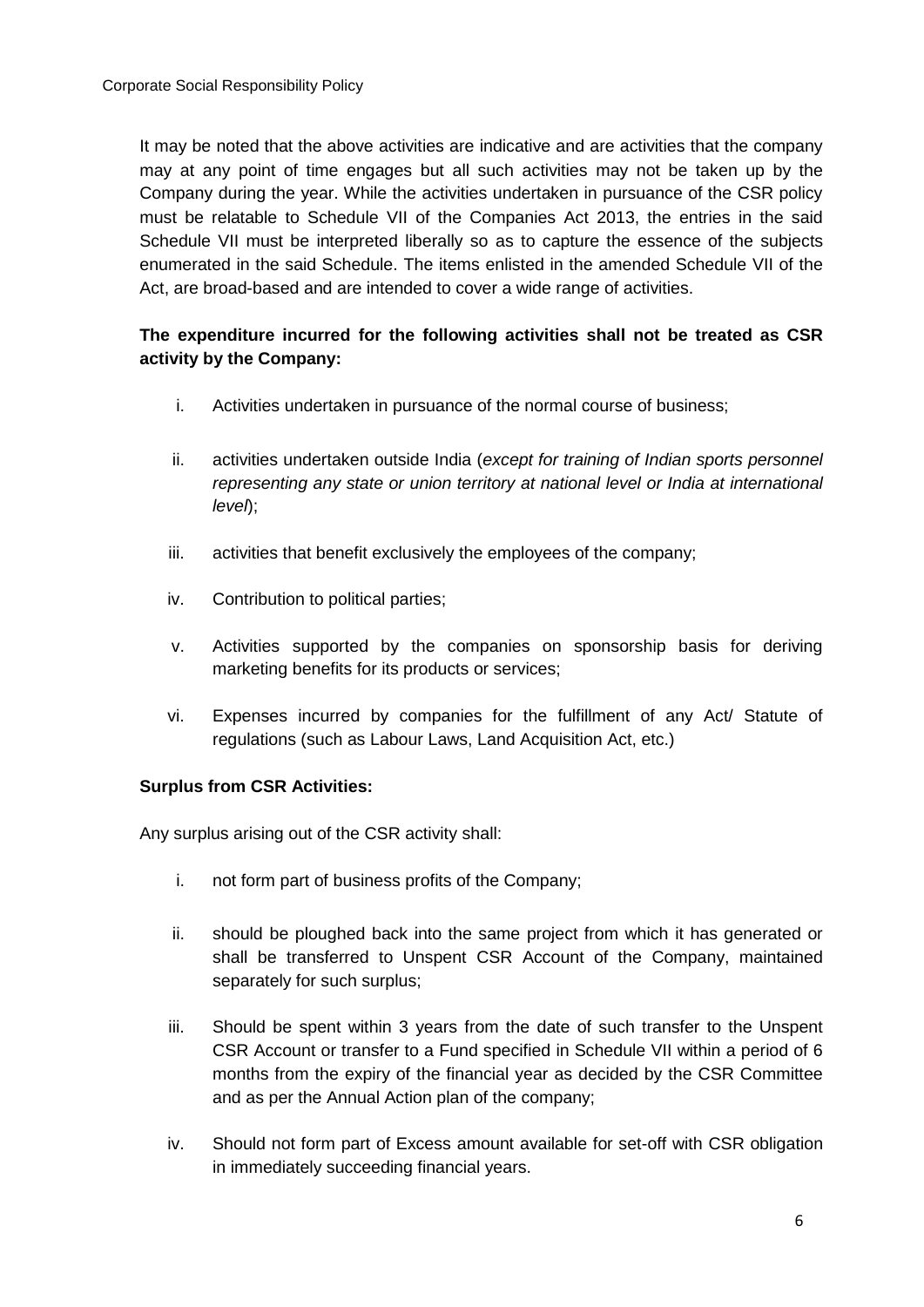## **Monitoring of CSR Activities**

At the beginning of each financial year, the Board/ CSR Committee of the Board, if any, will prepare a list of CSR Projects/ Activities/Programs which the Company proposes to undertake during the financial year, specifying the modalities of execution in the areas/sectors chosen with implementation schedules for approval of the Board.

The Board/ CSR Committee of the Board, if any, will devise a mechanism for various CSR Projects / Programs / Activities undertaken by the Company including conduct of impact studies of CSR Projects / Programs on a periodic basis, through independent third party agencies according to the CSR Rules.

The Board/ CSR Committee of the Board, if any, will convene a meeting at least once every year to approve and review the progress of CSR projects, if applicable and monitor, review and evaluate the operations of the CSR Programs at such frequency as it may deem fit to ensure orderly and efficient implementation of the CSR Programs in accordance with the CSR Policy. The composition of CSR committee, the CSR Policy and Projects approved by the Board will be uploaded on the Company's website so that it is available in the public domain.

The Company's approach to the above CSR activities or projects may also be based on partnership with the Government or like-minded not for profit organizations, agencies, etc. The Company may carry out an impact assessment to know the results of its CSR activities being undertaken by the Company and review periodically to identify and assess the gaps, if any, in the approach and attend to mid-course corrections.

#### **Annual Action Plan:**

The CSR activities can be undertaken either specific for a one year or can undertake period to multi-year projects. The Board/ CSR Committee of the Board, if any, every year will approve/propose an Annual Action Plan respectively. This Annual Action plan with detail the following:

*a. The list of CSR projects or programs that are approved to be undertaken in areas or subjects specified in Schedule VII of the Act;* 

*b. The manner of execution of such projects or programs;* 

*c. The modalities of utilization of funds and implementation schedules for the projects or programs;* 

*d. Monitoring and reporting mechanism for the projects or programs;* 

e. *Details of need and impact assessment, if any, for the projects undertaken by the company: Provided that Board may alter such plan at any time during the financial year, as per the recommendation of its CSR Committee, based on the reasonable justification to that effect*.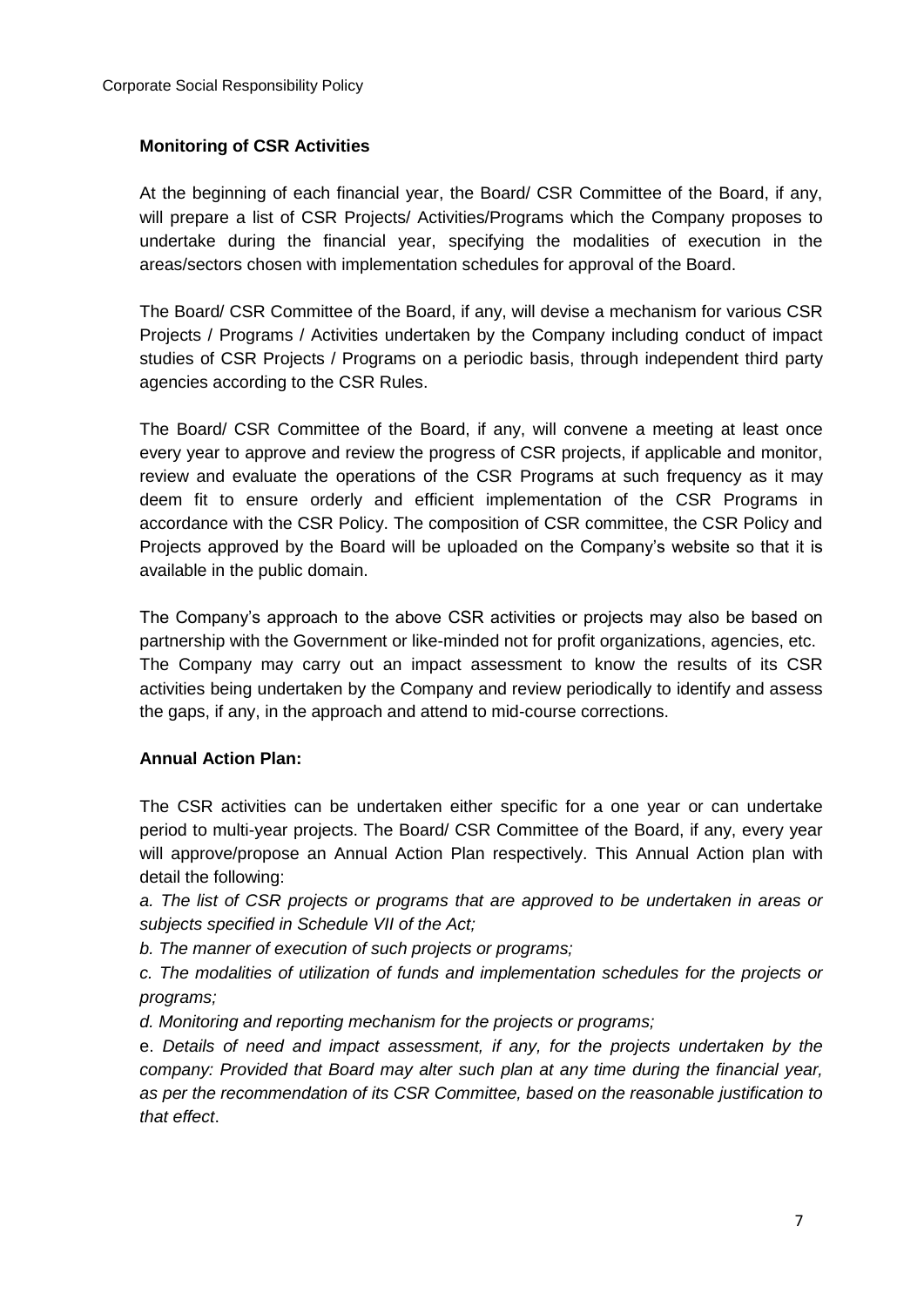### **BACKGROUND OF GMRVF**

### **About GMR Varalakshmi Foundation:**

GMR Varalakshmi Foundation (GMRVF) is the Corporate Social Responsibility arm of the GMR Group. Its mandate is to develop social infrastructure and enhance the quality of lives of communities, especially those around the locations where the Group has a presence. Its Vision is to make sustainable impact on the human development of underserved communities through initiatives in education, health and livelihoods.

GMRVF is a Section 8 (not-for-profit) company registered under Section 12A and 80G of the Income Tax Act, 1961 and with requisite track record as required under the Companies Act, 2013, read with the applicable Rules. It is governed by a Board chaired by the Group Chairman, GMR Group. It has its own professional staff drawn from top educational and social work institutions. GMRVF has been in existence for nearly two decades.

GMRVF is organized in three wings: The Education Wing sets up and runs quality educational institutions, from pre-school to post-graduate level, towards making quality education accessible to all sections of the community, especially in under-served areas; the Health Wing sets up and runs healthcare establishments to provide quality healthcare in under-served areas; the Community Services Wing works with underprivileged communities to enhance their lives and livelihoods. The Community Services Wing has staff of qualified and experienced social work professionals.